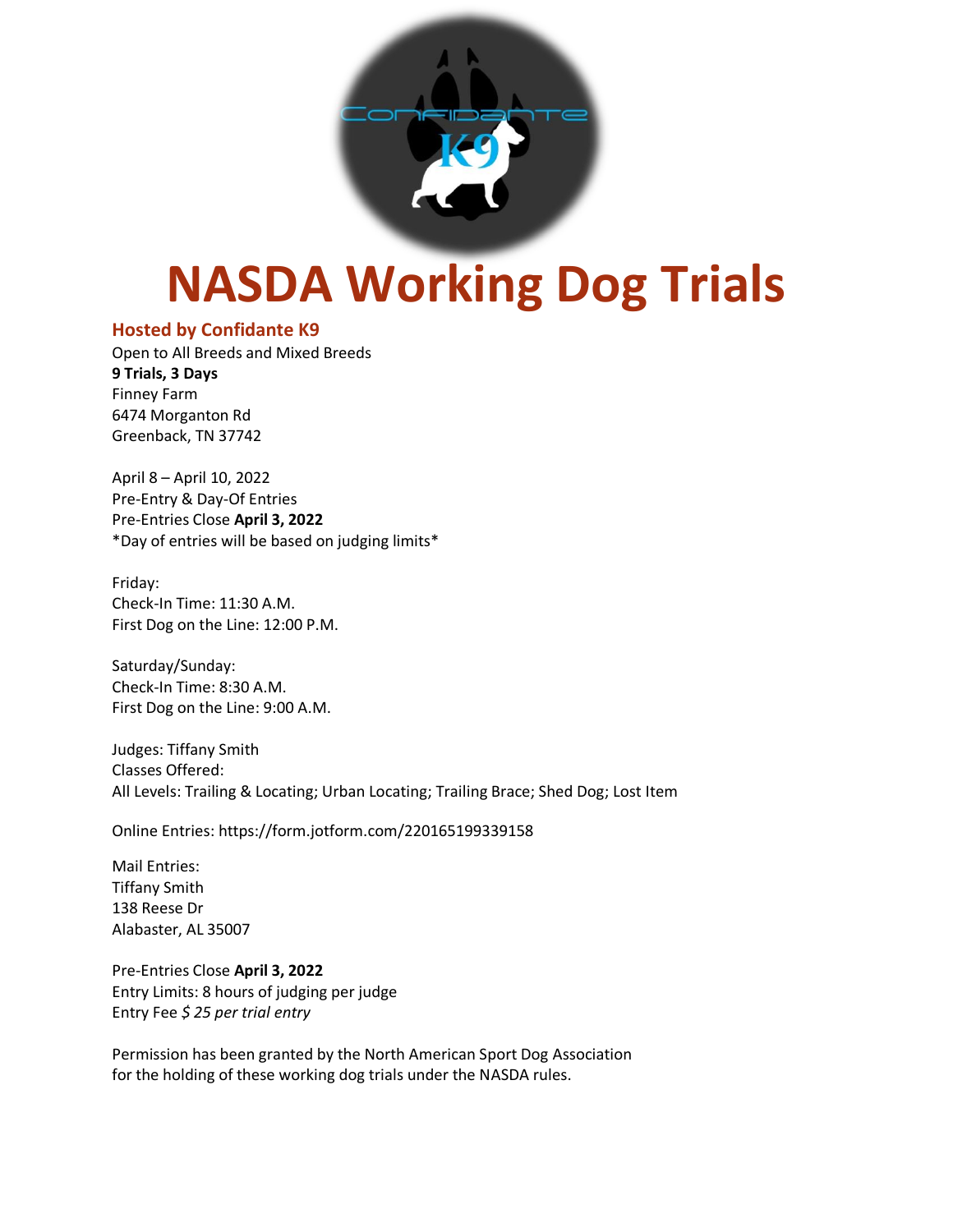#### **Club Contact Information**

Confidante K9 Tiffany Smith, sterlinghausgsd@gmail.com – 205-529-3618 <https://www.facebook.com/ConfidanteK9> Please check your welcome letter for the most current COVID-19 Procedures and Policies.

#### **Dog Registration:**

Dogs must be registered with the North American Sport Dog Association. Registration is a one-time fee of \$10.00. You may register your dog online at http://nasda.dog/registration/.

### **Rules:**

For complete rules, visit nasda.dog

### **Awards:**

Awards will be handed out at the conclusion of the trial. Ribbons are awarded for qualifying score, Best of Breed and High in Class. New title rosettes will be awarded.

## **Venue:**

Exhibitors will be crating in their vehicles. **Confidante K9** reserves the right to remove any individual for any reason from the premises. No refunds will be issued. Please pack food and water for you and your dog.

### **Notice to Exhibitors:**

- Refunds will be mailed 7 days after the event.
- No refund for cancellations after the closing date.

 $\cdot$  No refunds will be made for cancellations after the closing date or entries which are absent, disqualified, excused or barred from competition by decision of the Trial Committee.

Exhibitors are responsible for complete, accurate and legible information on their entry forms.

It is expressly understood that exhibitors alone are responsible for behavior of their dogs, children and/or guests. Any exhibitor whose dogs, children and/or guests repeatedly engage in unsafe or disruptive behavior may, at the discretion of the Trial Committee, be asked to leave the trial site. In such case, no refund on any entry will be made.

- $\cdot$  All dogs must be on leash at all times except when competing.
- Exhibitors are responsible for being in the staging area when it is their turn to run.
- Please be courteous and pick up after your dog.

All entries must be accompanied by entry fees to be valid. A declined payment or returned check does not constitute a valid entry. There will be a \$40 fee for any returned check or payment. Checks must be made payable to **Tiffany Smith**.

**Confidante K9** reserves the right to refuse any entry without cause or explanation.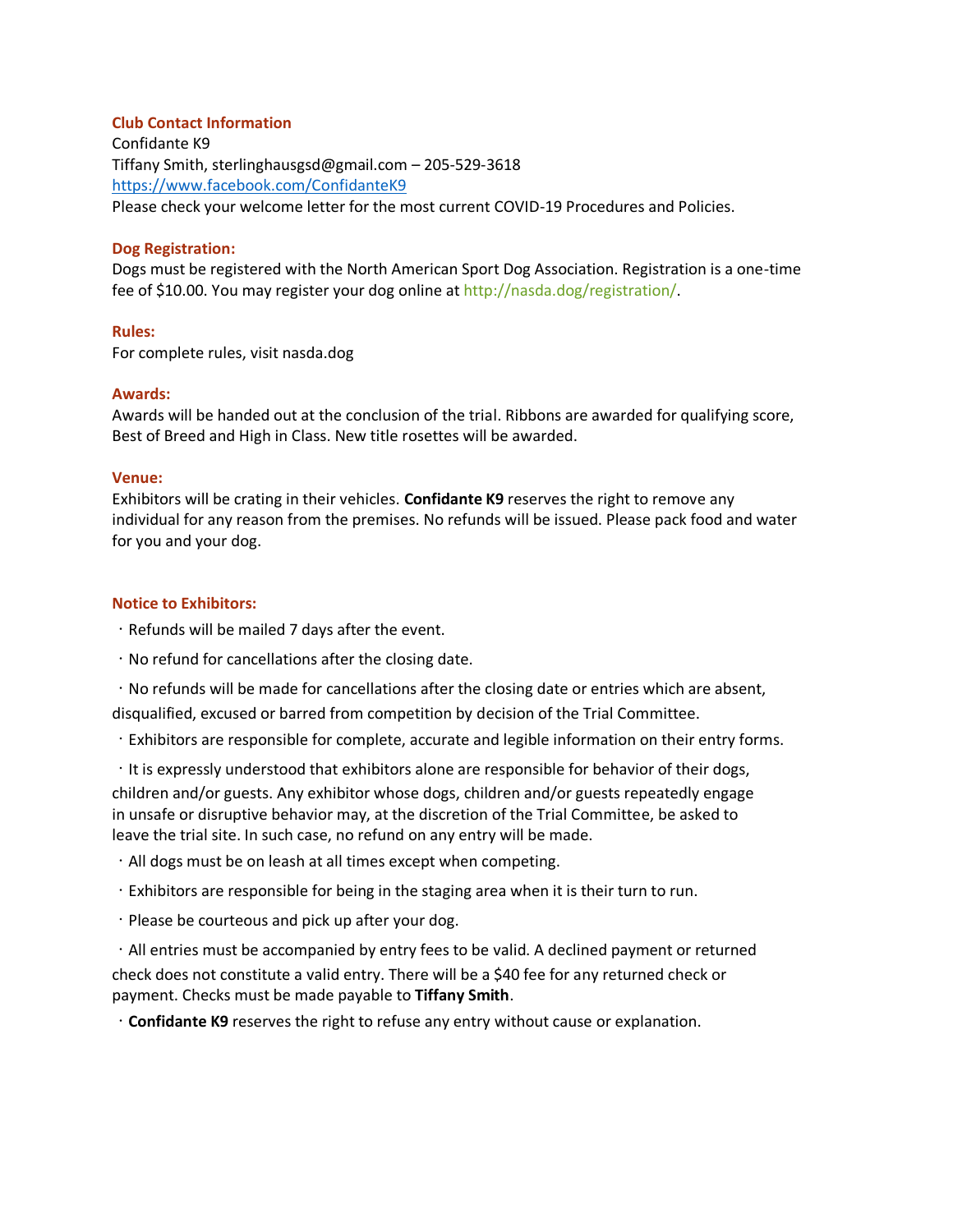## **Mail-In Entry Form**

**Confidante K9 Licensed NASDA Trials** Checks should be made payable to **Tiffany Smith** and mailed with this entry to:

## **Tiffany Smith; Confidante K9**

138 Reese Dr Alabaster, AL 35007

## **Trailing & Locating**

\_\_\_ Level I \_\_\_ Level II \_\_\_ Level III \_\_\_ Master Champion

 $\overline{\phantom{a}}$  PAT

| Fri:    | Т1 | T <sub>2</sub> | ТЗ |
|---------|----|----------------|----|
| Sat: T4 |    | T5.            | Т6 |
| Sun:    | T7 | T8             | тq |

## **Urban Locating**

- \_\_\_ Level I
- \_\_\_ Level II
- \_\_\_ Level III
- \_\_\_ Master Champion
- $\overline{\phantom{a}}$  PAT

| Fri:    | T1. | 12.  | -13 |
|---------|-----|------|-----|
| Sat: T4 |     | T5 — | T6  |
| Sun:    | T/I | T8   | T9  |

# **Trailing Brace**

- $\overline{\phantom{a}}$  Level I
- \_\_\_ Level II
- \_\_\_ Level III
- \_\_\_ Master Champion
- $\overline{\phantom{a}}$  PAT

| Fri: | T1. | T2 | T3 |
|------|-----|----|----|
| Sat: | T4  | T5 | T6 |
| Sun: | T7  | T8 | Т9 |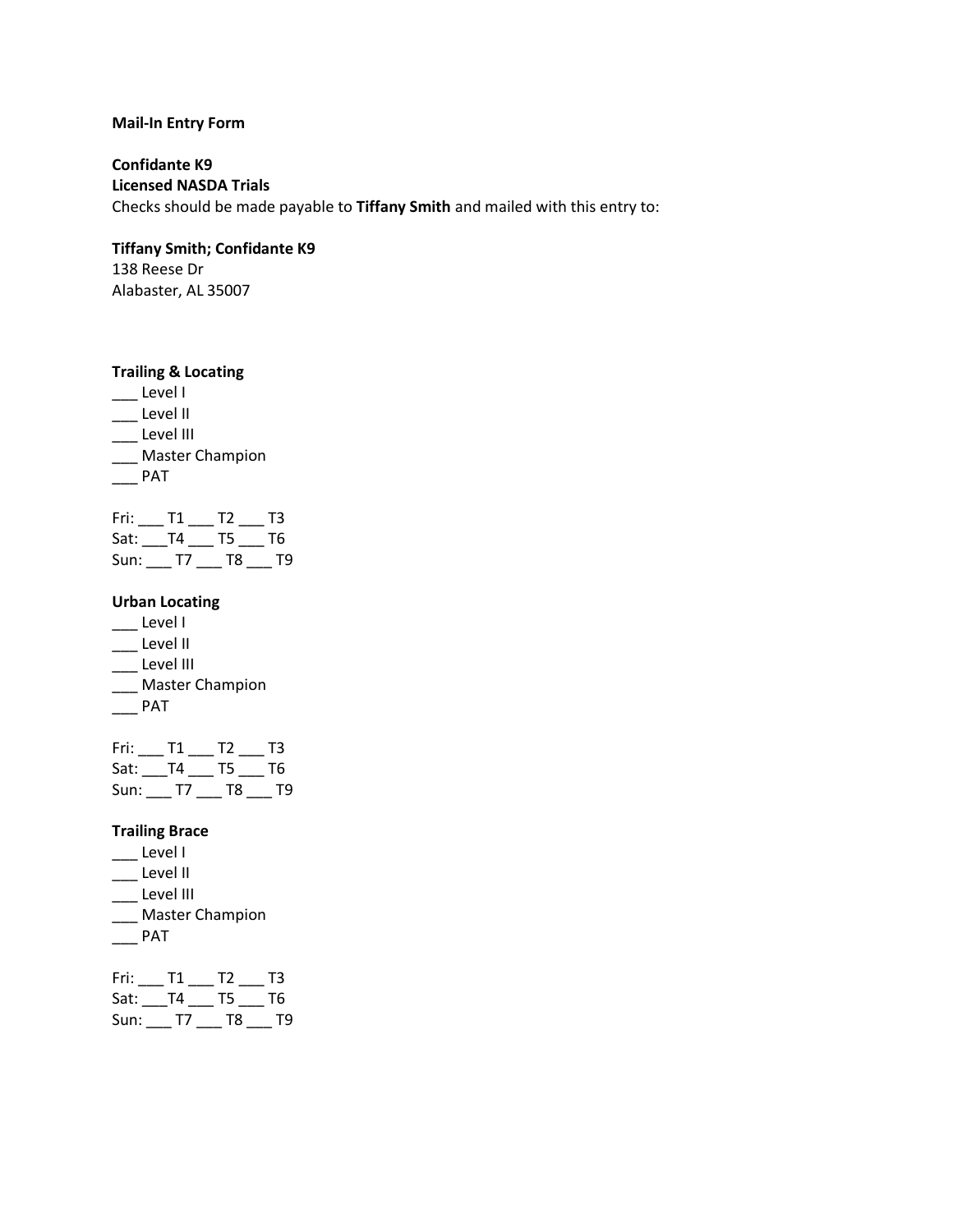| <b>Shed Dog</b><br>Level I<br>__ Level II<br>__ Level III<br>Master Champion<br>$\rule{1em}{0.15mm}$ PAT<br>Fri: ___ T1 ___ T2 ___ T3<br>Sat: T4 T5 T6<br>Sun: T7 T8 T9 |
|-------------------------------------------------------------------------------------------------------------------------------------------------------------------------|
| Lost Item<br>Level I<br>$\rule{1em}{0.15mm}$ Level II<br>___ Level III<br>$\rule{1em}{0.15mm}$ PAT                                                                      |
| $Fri:$ ____ T1 ____ T2 ____ T3<br>Sat: ___T4 ___ T5 ___ T6<br>Sun: T7 T8 T9                                                                                             |
|                                                                                                                                                                         |
|                                                                                                                                                                         |
|                                                                                                                                                                         |
|                                                                                                                                                                         |
|                                                                                                                                                                         |
|                                                                                                                                                                         |
|                                                                                                                                                                         |
|                                                                                                                                                                         |
|                                                                                                                                                                         |